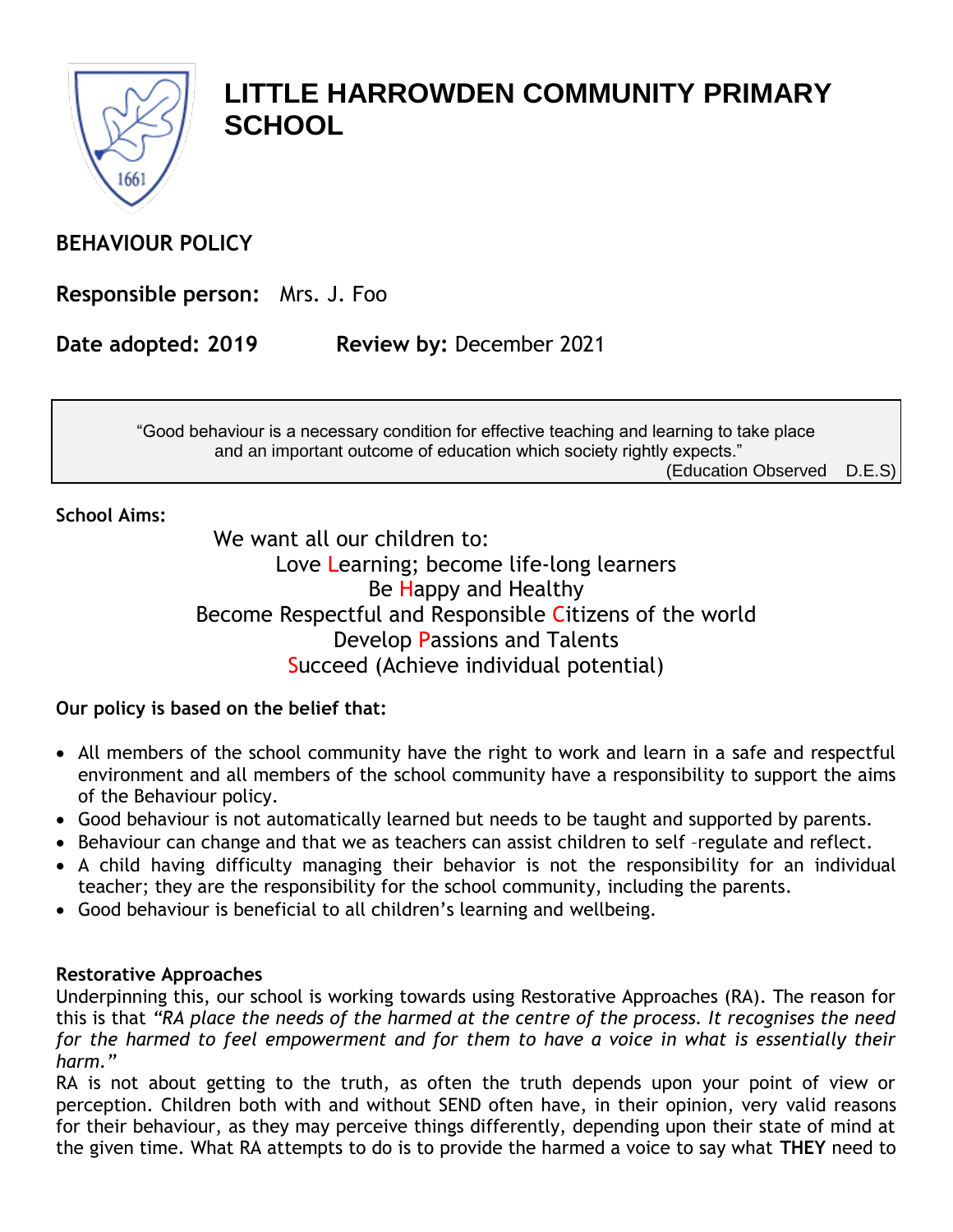make it right, and for the harmer to acknowledge what they have done wrong, but also so that the harmed can hear why an event may have taken place. *See Appendix C*

### **What are the aims of this policy?**

- To develop a policy, supported and followed by the whole school community parents, staff, children and Governors – based on a sense of community and shared values
- To prevent bullying and harassment both in school and online
- To foster a caring, family atmosphere, in which teaching and learning can take place in a safe and happy environment
- Through the school curriculum, to teach moral values and attitudes as well as knowledge and skills. (This will promote responsible behaviour, self-discipline, self-respect and respect for other people and property)
- To ensure that the emotional, social and learning needs of individuals are addressed appropriately
- To reinforce positive behaviour choices, by providing a range of rewards for children of all ages and abilities, rather than simply to put in consequences for poor behaviour choices
- To provide an opportunity for the 'harmed' to have a central voice to the process
- To ensure that there is a consistent and positive approach to behaviour management throughout the school day
- To make clear to children the distinction between minor misdemeanours and serious misbehaviour and the sanctions that will follow any misbehaviour
- To resolve the effects of poor behaviour choices in a caring and sympathetic manner as they occur, in the expectation of achieving an improvement in decision making and positive behaviour choices, through the harmer having the opportunity to acknowledge responsibility for causing the harm and to make reparations
- To comply with Race Relations legislation regarding racist incidents
- To keep all adults and children safe in school, to recognise that we all have the right to feel safe all the time.

Other relevant documentation : Anti Bullying Policy, Equality Policy, Special Needs Policy, Attendance Policy, Feedback Policy, Positive Handling Policy, Home School Agreement, Positive Handling Policy, Exclusion Policy, SMSC Policy, Online Safety policy

### **Rights and Responsibilities:**

*Words in brackets relate to our 'Personal Power' positive traits.* 

- Show respect, be respected (*Respect, Tolerance*)
- Try our best, always be challenged and encouraged *(Perseverance, Responsibility)*
- Be honest and truthful, be shown honesty and truthfulness *(Fairness, Reflection)*
- Be kind and considerate, have kindness and consideration shown to you *(Empathy, Kindness)*
- Be safe, observe everyone's right to be safe, have the right to feel safe all of the time *(Selfcontrol, Co-operation)*

These rights and responsibilities have been formulated with the safety and well-being of the children in mind, and to enable the school to function efficiently as a place of learning.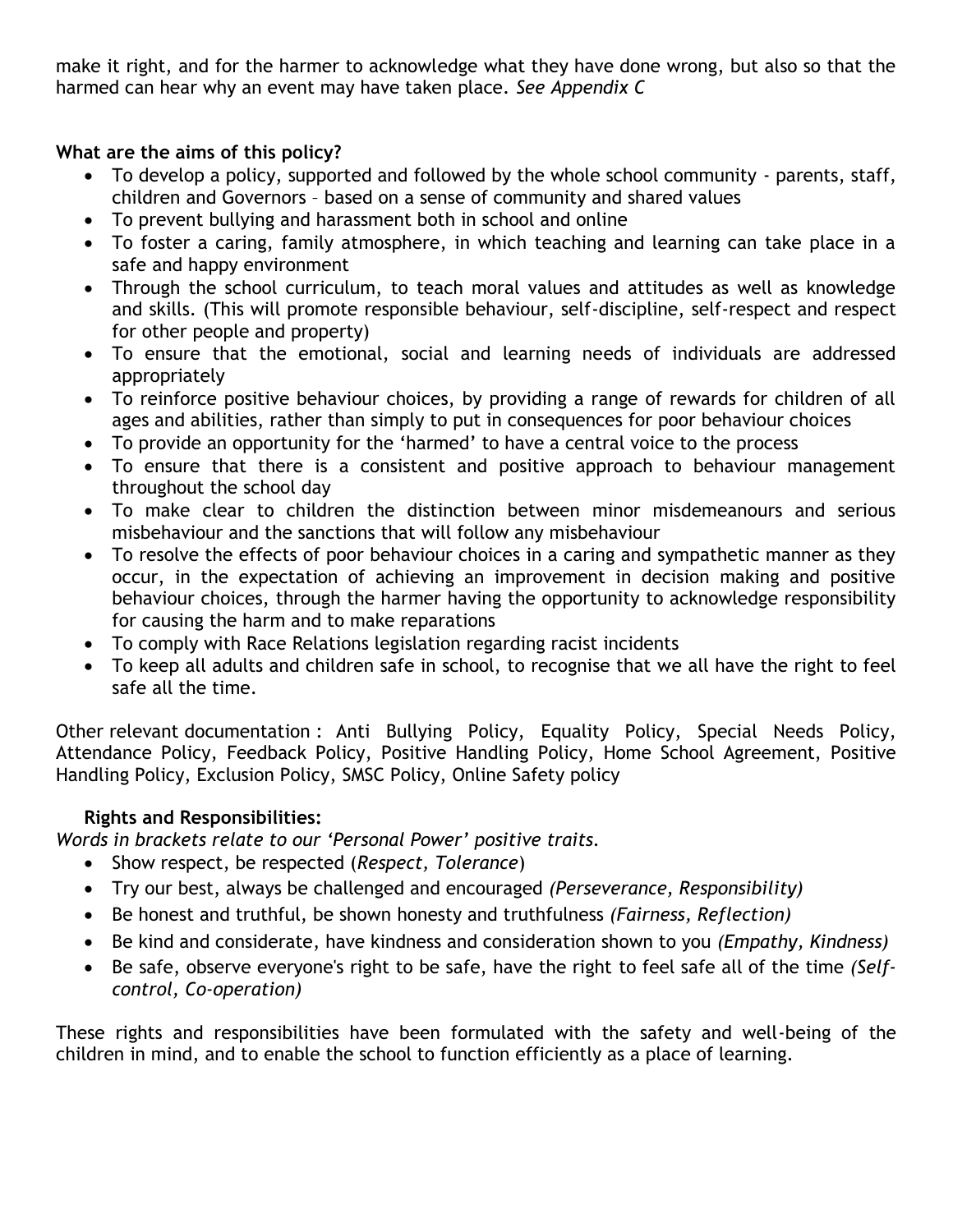### **Curriculum**

At Little Harrowden Primary we understand the importance of providing a challenging curriculum that meets the needs of all pupils. By delivering this curriculum in interesting and relevant ways we will inspire and excite the learners in our classes. We believe that an appropriately structured curriculum, accurately pitched and differentiated work and an effective learning environment ensures that unwanted behaviour will remain low.

### **Online Behaviour**

School recognises the growth in the internet and social media as a means of communication and understanding of the World. We expect children to follow the same code of conduct online as they would in the 'real' world. We teach Online Safety and also model the correct use of social media. If incidents of cyber bullying are reported to school we act upon it, ensuring that the parents of all involved are informed. We record cyberbullying using the same procedures as those found in the anti-bullying policy. We will also inform parents if we discover that children are accessing age inappropriate games, websites or films.

### **Attendance and punctuality**

We expect children to attend well and on time. We reward the class with the highest attendance weekly in Achievement Assembly. Children with 100% attendance are also rewarded for their achievements. We recognise the links between achievement and good attendance. Please see our Attendance Policy for information about our procedures and practices.

### **Mentoring and Support**

Children's behaviour both in and out of the classroom are tracked termly and appropriate targets for behaviour improvement are discussed with the child and parents at Pupil Learning Conferences and regularly with children. Behaviours that are tracked include behaviour in and out of class, attendance and punctuality, readiness to learn through having the right equipment and attitude to learning and others. We have a Parent Support Worker who can also provide focused mentoring and counselling support for children if necessary. Well-being trackers are completed for children who are vulnerable.

### **Rewards**

This policy is designed to promote and acknowledge good behaviour rather than to deter poor behaviour. Reward schemes are in place to recognise attendance, meeting targets, following the rules and for success and achievement. *See Appendix A for details of our rewards.*

### **Sanctions**

We divide unacceptable behaviour into four broad bands. Professional judgement should be applied when categorising a behaviour. Judgement should be based on the likely impact and consequences of the behaviour on others and the level of awareness, for example, due to the age of the child:

The use of sanctions should be characterised by certain features:

- Be appropriate to the behaviour
- Be appropriate to the child
- Timely
- Understood by the child
- Where possible be delivered by the adult who dealt with the incident

*See Appendix B for levels of unacceptable behaviour and sanctions in our school.*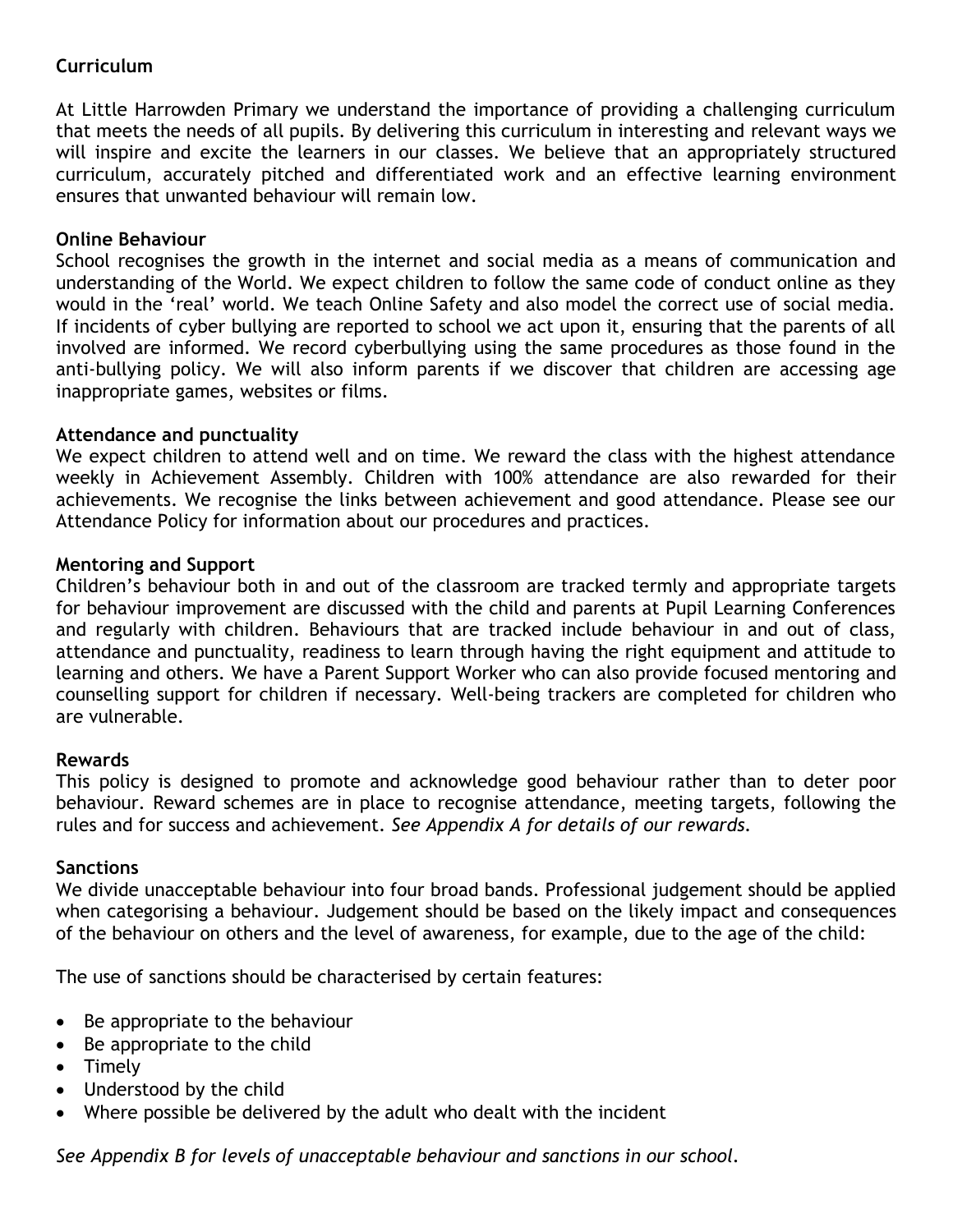### **Support systems for individual pupil need / SEND**

From time to time some children may display challenging behaviour which may require more individual intervention and support to address. These are children whose behaviour is not easily modified by the Behaviour Policy putting them at risk of exclusion. In these cases, it is appropriate to develop individualised system to improve behaviour. A senior member of staff may be involved to monitor these at this stage. Parents should be aware of these systems. At this stage the programme will be designed with the following objectives.

1: Stabilise the child's social and emotional well-being

2: Investigate the reasons for the behaviour, drawing on the expertise of outside agencies as appropriate

3: Offer support to the family, for example and Early Help Assessment, Behaviour Strategy Meeting 4: Give training and support to staff

IEP, Behaviour Support Plan and Strategy Meetings may be required to support good behaviour and avoid exclusion. This should be agreed in conjunction with parents as it is acknowledged that a strong home/school link is paramount in changing behaviour patterns. All members of staff who have contact with the child will be made aware of the aims of the IEP in order to maintain a consistent approach.

This policy must pay due regard to the Equality Act 2010 which seeks to safeguard vulnerable pupils, particularly those with Special Educational Needs where reasonable adjustments in the school's behaviour policy may need to be made.

### **Challenging Behaviour**

Challenging behaviour can take the form of verbal abuse, physical abuse, assault, defiant refusal, and absconding. These should be dealt with under the school's Positive Handling Plans Policy.

### **Intervention**

**If a child is a danger to themselves or another child or adult and refuses to calm down, then physical restraint may be necessary. All staff have a duty to physically intervene. If the member of staff has not been 'Team Teach' trained, they should call for assistance from those that have. All staff must follow the agreed 'Policy for Restrictive Intervention and Positive Handling of Pupils'**

### **Exclusion Process**

- The Headteacher is the only member of staff who can carry out exclusions.
- Exclusions can be for a fixed term (up to maximum of 5 days at any one time).
- Exclusions can be for lunchtimes for a set number of days.
- Fixed term exclusions cannot exceed 45 days in any academic year.

Children can be excluded from school when:

- 1. There has been a serious breach of the school's behaviour, anti-bullying or on-line safety policies
- 2. Other disciplinary sanctions / support strategies have already been tried and extreme poor behaviour has still continued without improvement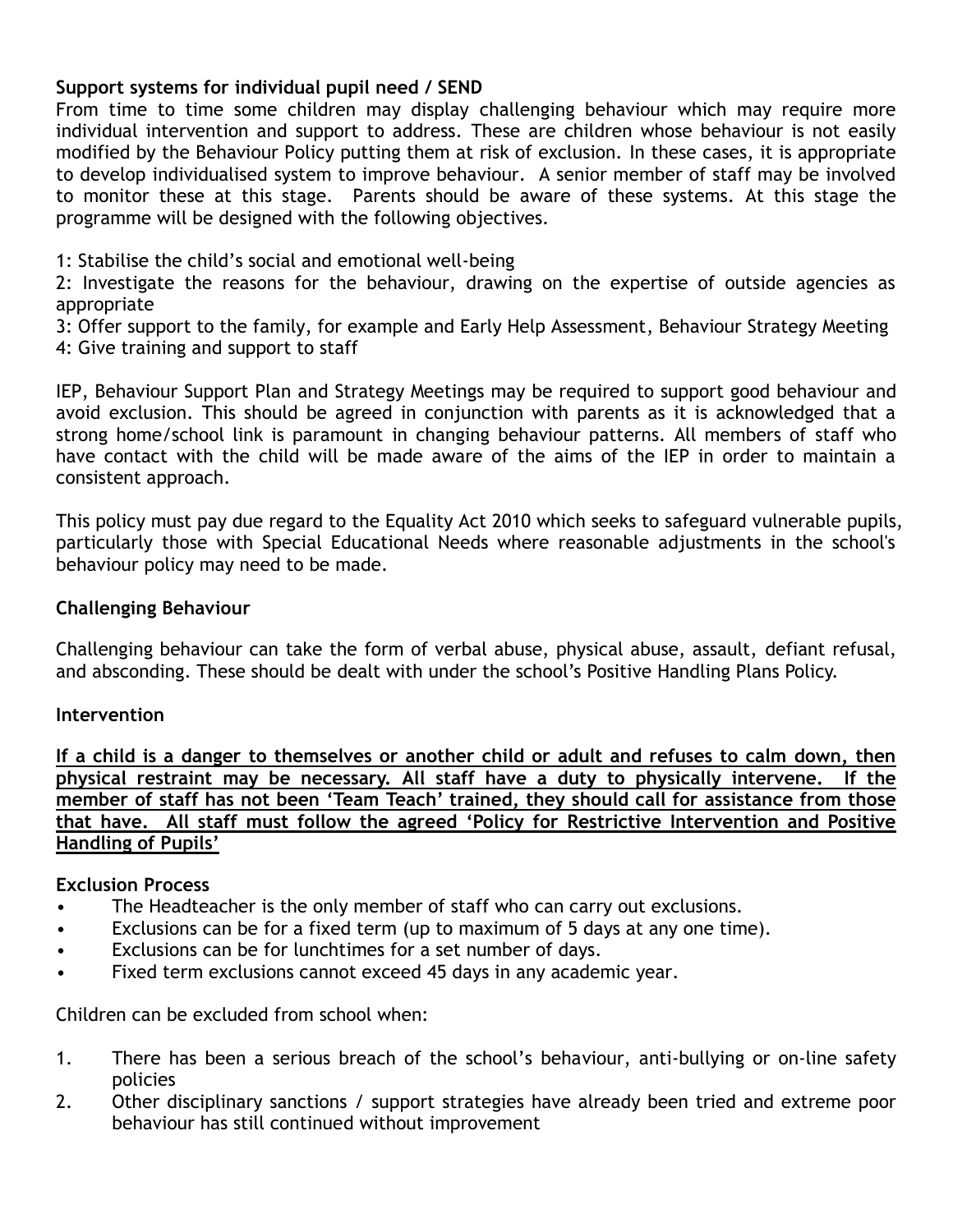- 3. Allowing the pupil to remain in school would seriously harm the education and/or welfare of others in school
- 4. Exceptionally exclusion may follow one very serious first offence which threatens the education or welfare of others

If a child is excluded parents must be informed immediately, in writing, of the reasons why their child has been excluded. The letter must also inform them of their right of appeal. Parents have the right to appeal to the governor pupil discipline committee within five school days. Initial contact should be made through the Chair of Governors.

### **Support systems for staff**

School will support staff to ensure that standards of pupil behaviour are met. Through professional development opportunities and in-house training we seek to develop a staff that is confident in deal with challenging behaviour effectively and successfully. All staff have a copy of this policy in order that behaviour management is consistent throughout school. All teaching staff have access to My Concern and can record incidents or parental discussions there. Incidents at level 3 and 4 shall be recorded using My Concern.

It is important for staff to stay calm and manage their own emotions when dealing with poor behaviour. We recognise that, when confronted with very poor behaviour, it is sometimes hard to manage emotions. We, therefore, promote a policy of asking for help and support to manage an incident. You can ask any adult for help as this policy recognises that managing behaviour is every staff member's responsibility. All incidents should be addressed in a professional way. (See Positive Handling Policy) Staff having difficulties should speak to their line manager or member of the SLT in order to receive guidance and support.

We encourage communication regarding experiences of dealing with poor behaviour but please be mindful of the tone and audience when discussing a child so as not to offend members of staff or label a child unnecessarily. After dealing with a difficult experience, it is important to have a professional conversation (debrief) to reflect upon events. Your line manager should organise this.

Staff should be mindful of protecting a child's right to confidentiality. Conversations regarding incidents should occur only between staff members who were involved in the incident or with the line manager or DSLs.

It is recognised that working with children who are challenging can be stressful. Staff are reminded that they should seek support and advice if they are feeling stressed. The LA offer counselling support through their employee assist scheme. The phone number for employee assist is on the noticeboard in the staffroom.

### **Support systems for parents**

Little Harrowden Primary has an open door policy where parents and carers are encouraged to visit and discuss any relevant issues. It is acknowledged that difficulties at home can have an impact on behaviour in school and vice versa. An open and supportive dialogue between school and home is often the best way to support changes in a child's behaviour. School will have a good knowledge of support networks for parents and carers and be able to direct families to relevant support. Support can be both informal or through an Early Help Assessment.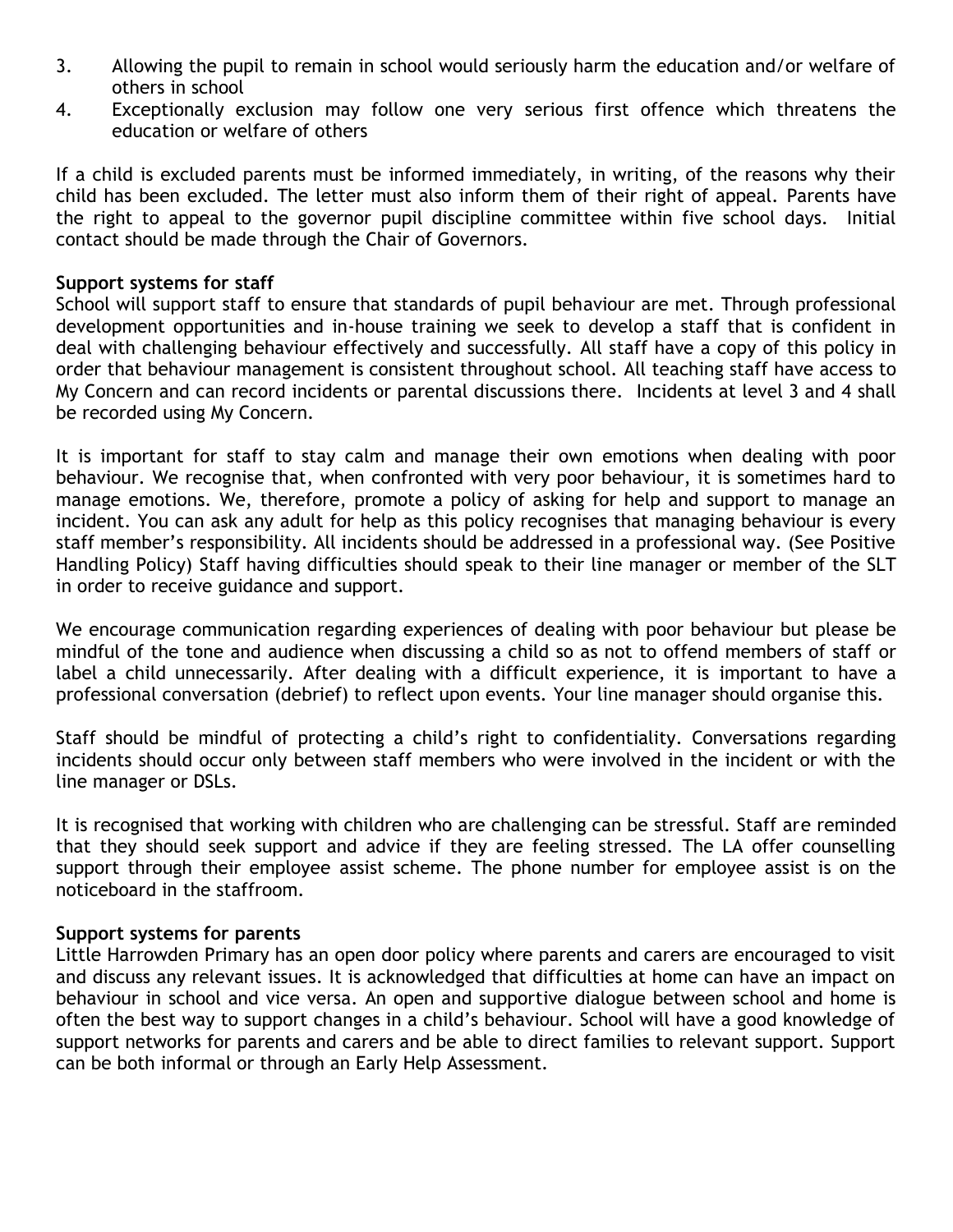### **Roles and responsibilities of stakeholders in relation to behaviour management**

### **All adults in school:**

- Ensure that behaviour and safety within the curriculum and school environment is seen as a priority – learning will not happen without it
- Adults must set a good personal example of positive language and behaviour
- Teachers should hold a class forum/circle time each week, where learning behaviours can be discussed
- Ensure you meet the agreed expectations and responsibilities for your behaviour and use of language
- All staff must take an active involvement in securing appropriate pupil behaviour
- All incidents MUST be taken seriously by staff
- If children bring an issue to staff we **MUST** take the children's concerns seriously
- Staff should use the levels matrix to guide their reactions and responses
- Notice any emerging patterns of unacceptable behaviour
- Serious concerns MUST always be taken to the Headteacher, Deputy Headteacher and/or the ANCO
- The Headteacher is the only member of staff who can carry out a fixed term exclusion
- Exclusions can be for a fixed period i.e. a number of days or lunch times
- Fixed term exclusions cannot exceed 45 days

### Senior Leadership Team

- $\Box$ Promote positive behaviour (classroom/corridor or playground)
- Support and advise staff as and when required.
- Support staff when dealing with parental challenges
- Refer parents back to class teachers in the first instance
- Ensure all stakeholders follow the behaviour policy
- Ensure all staff are correctly trained to deal with behaviour in school through staff meetings, team teach.
- Have a clear understanding of behaviour policy and ensure all staff are made aware of the policy
- Follow up all Level 4 incidents
- Sign off bound and numbered book

### Teachers

- Promote positive behaviour (classroom/corridor or playground)
- Praise good behaviour
- Provide a safe learning environment
- Be consistent and fair
- Ensure consequences are appropriate to the child
- Fill in My Concern log for high level behaviour and log well-being weekly
- Attend meetings as required.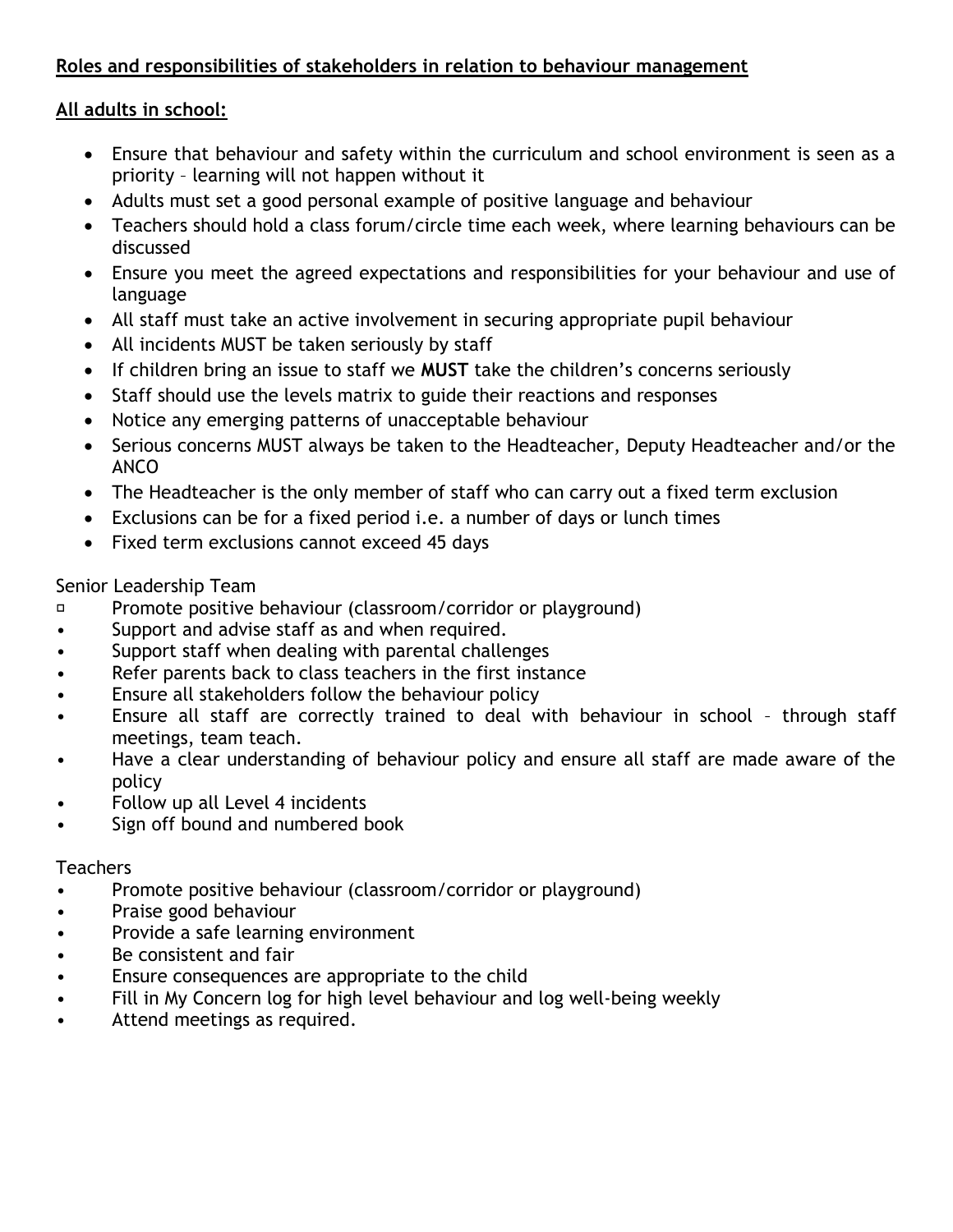### Children

- Show respect to all staff, other children and property
- To be honest about themselves and others
- Be kind in what you say and do
- Be safe in the choices you make and keep others safe.
- Accept challenge and try your best

### Lunch Time Supervisors

- Promote positive behaviour (classroom/corridor or playground)
- Understand levels of behaviour
- Use restorative approach
- Solve problems as much as possible
- Be proactive in behaviour management
- Fill in My Concern for high level behaviour

### Parent Support

- Promote positive behaviour (classroom/corridor or playground)
- Understand levels of behaviour
- Use restorative approach
- Be consistent and fair
- Ensure consequences are appropriate to the child
- Carry out attendance monitoring
- Work to signpost parents to support where necessary
- Record on My Concern/ SIMS of children regularly demonstrating level 3 and 4 behaviour
- Carry out observations in class and provide advice and support formally and informally

### Support Staff

- Promote positive behaviour (classroom/corridor or playground)
- Praise good behaviour
- Understand levels of behaviour
- Use restorative approach
- Provide consistency between teachers and support staff
- Ensure good communication between teachers and support staff
- Fill in My Concern for high level behaviours

### Parents

- Support and reinforce the values of the school with their child/children
- Be a role model when discussing behaviour with school staff
- Where bigger issues need to be discussed, arrange a suitable time with the teacher
- Where changes in circumstances may affect a child's behaviour, to inform the school

### **Monitoring and review**

Behaviour management will be under constant review throughout the school on a class and individual basis. This document was produced in consultation with representatives from all members of the school community including staff, children, governors and parents.

This document is freely available on the school website. It will be reviewed on a bi-annual basis.

**Signed**

**Chair of Governors Date Date Date Date Date Date Date Date Date Date Date Date Date Date Date Date D**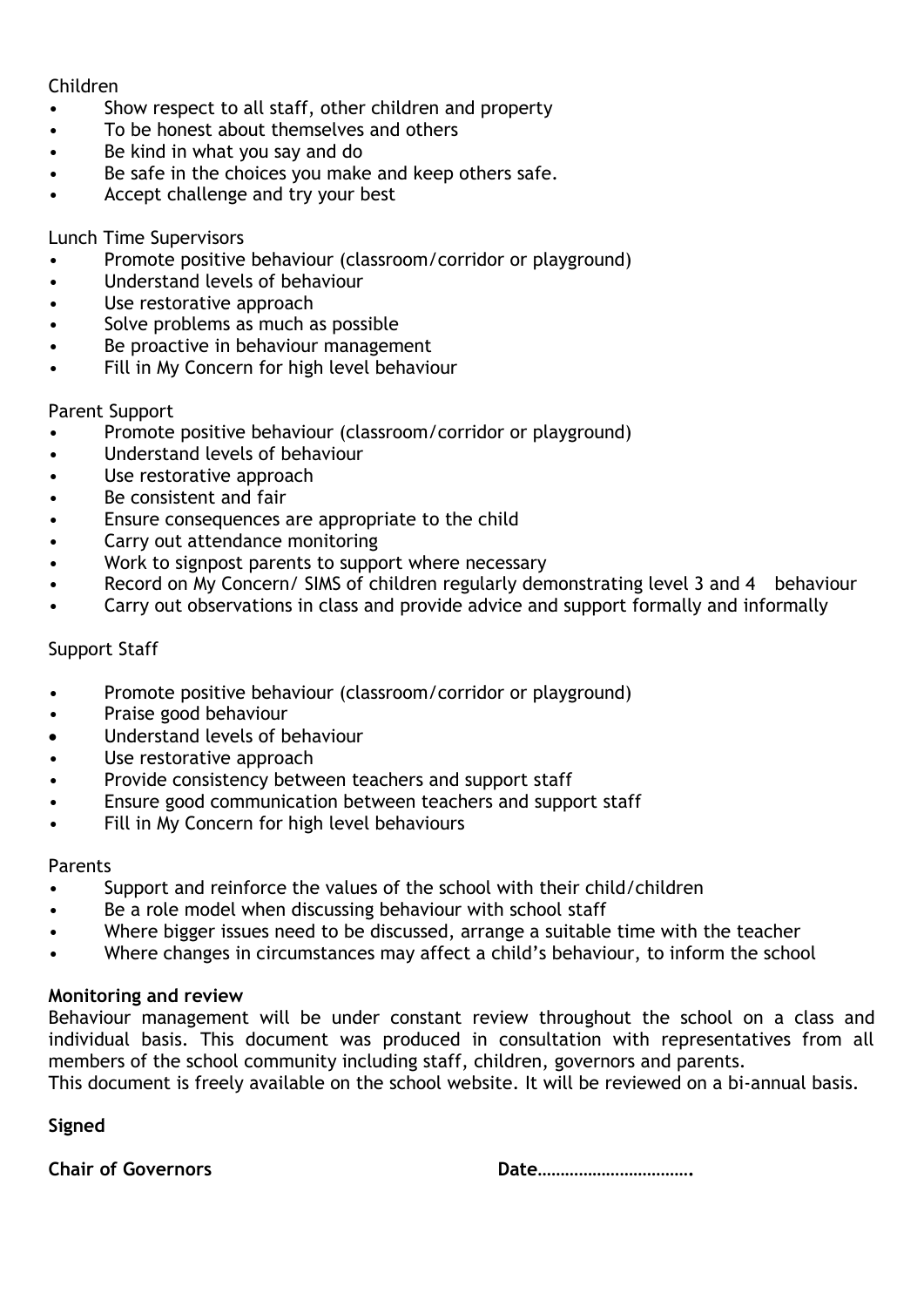### **Appendix A – Rewards**

### **Positive Behaviour Management - verbal praise**

Always try to spot the child who is doing the right thing. Often if you praise that child for the correct behaviour, other children will follow their example. Remember to explain why you are happy with the child's behaviour. Ensure high expectations; don't praise unless you see the correct behaviour.

### **House points.**

Every child and member of staff is allocated a House when they start school. The houses are Ventus, Ignis, Terra and Aqua. Together these elements spell VITA which means life. Every child contributes to the life of the school and to the welfare and support of others. House teams compete in sporting events and also through individuals achieving smileys (KS1) or house points (KS2).

### **House Points in KS2**

At the end of each long term, the winning team in KS2 will get a reward. House points can be collected by individuals and spent in the House Point Shop on stationary items. House points are given for outstanding behaviour for learning, for showing the personal powers around school and for being ready to learn.

### **Smileys in KS1 and EYFS**

In KS1 and Reception children collect smileys for consistent learning behaviours, being a great role model and achievements. The class can decide on a class reward for children achieving 100 smileys per term.

Smileys should be given for the following behaviours:

- Readiness having the correct PE kit, being ready to learn
- Showing excellence when following the school rules
- Following the lunchtime code
- Effort towards learning targets / being a learning or lunchtime role model
- 100% attendance weekly
- Handling in homework on time and to a good standard
- For regular reading record entries

The Smiley chart will be visible on a wall in the classroom with easy access so that it can be updated at least weekly. Each team will be identified on smiley chart.

Although it is helpful to reinforce good behaviour with smileys and house points, for children with persistently poor behaviour, an individualised reward system should be adopted. This is to stop children with poor behaviour getting more smileys than children who are always displaying good behaviour.

### **Outstanding Learner Award**

Each year, the whole school community will look for two children (KS1 and 2) who have showed outstanding learning throughout the year. These are children who:

- o have made outstanding progress.
- o have excellent attendance, no unauthorised absence and few if any late marks.
- o complete their homework and reading expectations to a high standard.
- o Always have the right resources and are ready to learn.
- o contribute to class, supporting their learning and others.
- o Show the 6rs.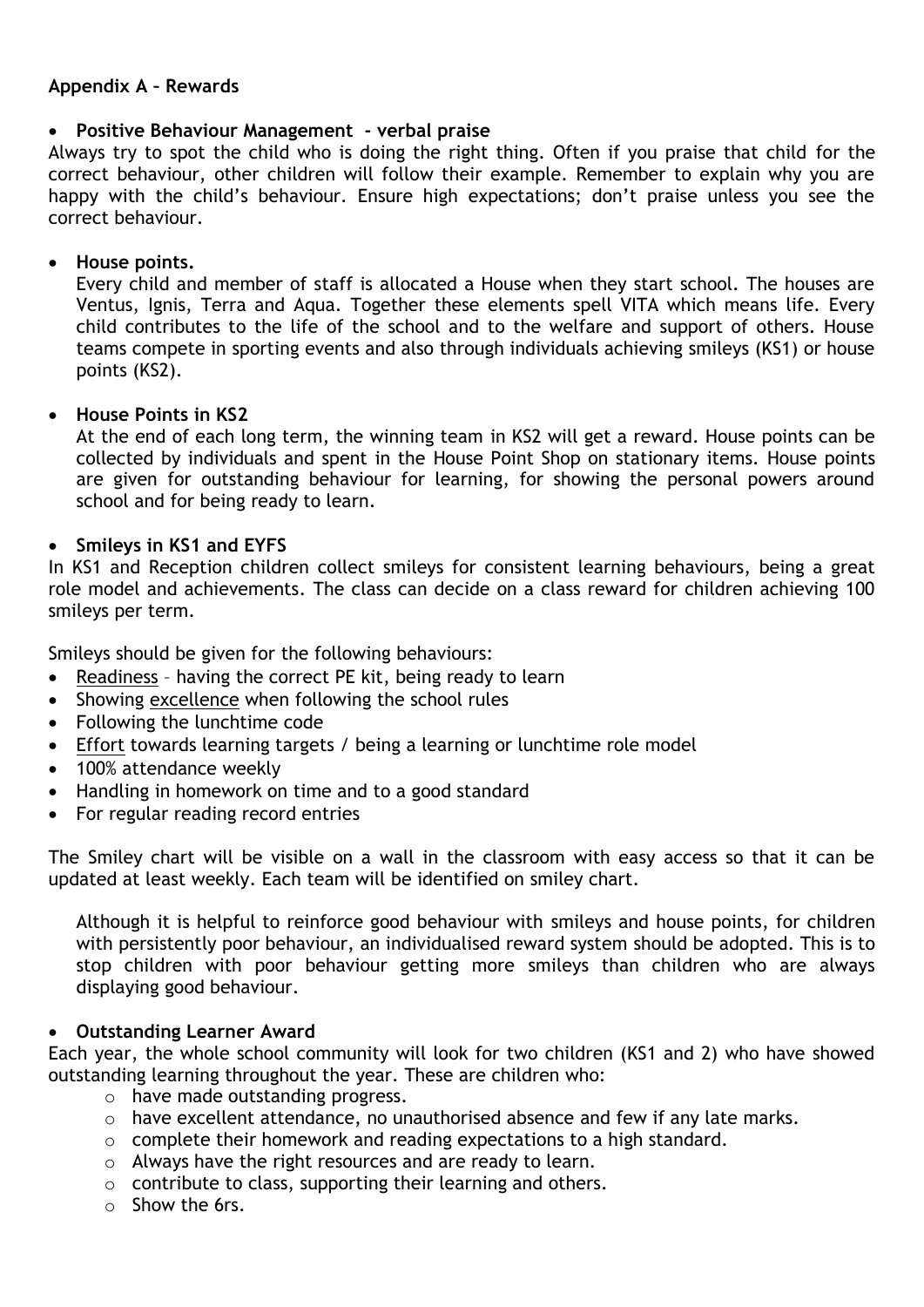- o embrace learning outside the classroom, in the playground and at home.
- o Learn by their mistakes and have made an exceptional effort to improve in areas they find difficult so that their progress is outstanding.

Classmates and adults in school can nominate children for this award. Teachers and a committee of support staff from across school reduce the nominations to 10. The Headteacher and colleagues from InMAT consider the candidates and choose the winning children.

#### **The Friendship Award**

This award goes to a child who has been an outstanding friend to everyone within the school community. Staff across school will be able to nominate a child and a specially selected committee will choose the winning child.

### **The Golden Ticket and Achievement assembly** (every Friday)

A golden ticket is posted to one sensational learner from each class. This ticket will invite the winner and family to the Achievement Assembly. There, they will celebrate their achievement with the rest of the school and receive a VIP badge. This entitles them to an extra reward in the following week.

#### **Wicked Work bags (optional)**

Children show outstanding behaviour for learning are rewarded with a treat from the wicked work bag. Funding for this should come from the class budget. This is generally used more in the lower phases.

#### **Proud moments book / Sparkle books**

These can be whole class or individual books which document children's proud moments; great way to improve self-esteem, particularly when shared with parents.

#### **Gold Book award**

Children who are sent to the Head Teacher because they have produced excellent work are entered into the Golden Book. Entries are read out in Achievement Assembly.

#### **Class attendance awards**

The class with the highest weekly attendance receives a certificate.

### **Notes home to parents in home/school books and praise postcards**

Praise postcards should be sent weekly.

- **Displaying children's work on walls, website, School Lane News and social media**
- **Being given more responsibilities (trusted pupil status, sports leaders, running clubs)**

### **Class pupil of the day / in class rewards**

In class rewards are used to support daily successes and reflect on achievements. Rewards might be show and tell, a super star award or a privilege. Class rewards should be determined by the class.

### **Reading reward**

Each class has a reading reward system to motivate reading outside the classroom and celebrate dedication to reading targets. If children read on a specified number of occasions and their parent signs the log, they will receive a personal mufti day.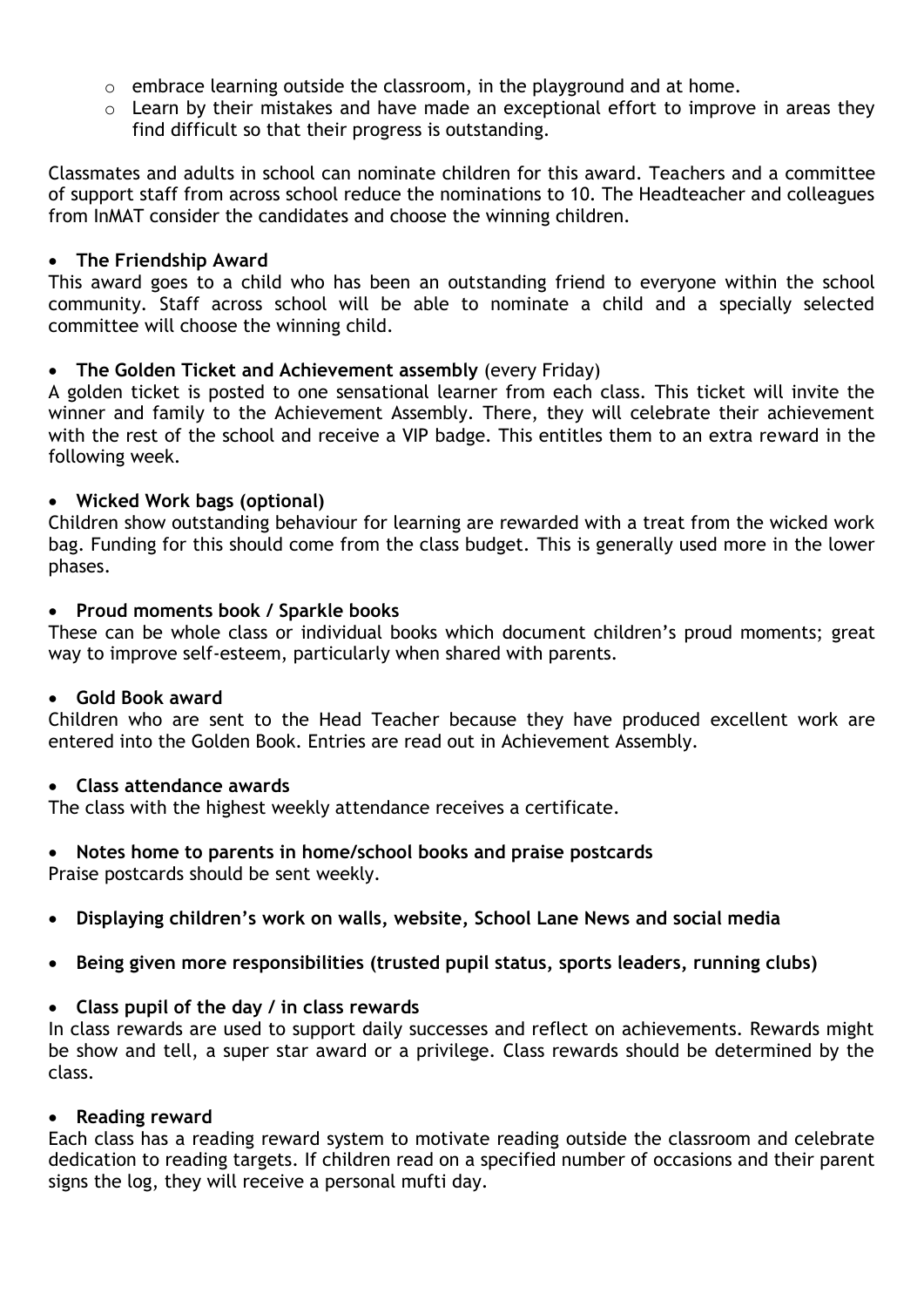### **Smiley face on the board (optional)**

A simple reward system. Draw a smiley face on the board and write the names of children displaying good behaviour under the smile. This system is best used to change one behaviour, such as listening carefully or being ready. Make explicit what the chart is for before using it.

### **Speaking to parents**

It is incredibly powerful and a great self-esteem boost for children when teachers and HLTAs make a point of seeking out a parent after school to inform them of their child's success at school.

#### **Appendix B – Sanctions**

We divide unacceptable behaviour into four broad bands:

| <b>Level One</b>                                                                                                                                                                              |                                                                                                |                                                     |                                                                                                           |
|-----------------------------------------------------------------------------------------------------------------------------------------------------------------------------------------------|------------------------------------------------------------------------------------------------|-----------------------------------------------------|-----------------------------------------------------------------------------------------------------------|
| <b>Behaviour Evidence</b>                                                                                                                                                                     | <b>Action &amp; Consequence</b>                                                                | should<br>How<br>the<br>behaviour<br>be<br>recorded | Who<br>should<br>be<br>involved & informed                                                                |
| • Not settling to task<br>(low level - one off)<br>Overheard swearing<br>$\blacksquare$ .<br>$\blacksquare$ Lying<br>Low level falling out<br>$\blacksquare$<br>Running through the<br>school | • Use restorative<br>approach questions<br>Verbal correction of<br>$\blacksquare$<br>behaviour |                                                     | At adult's<br>$\blacksquare$<br>discretion<br>Consider individual<br>$\blacksquare$<br>children involved. |

| <b>Level Two</b>                  |                                                           |                                                                     |                                                   |
|-----------------------------------|-----------------------------------------------------------|---------------------------------------------------------------------|---------------------------------------------------|
| <b>Behaviour Evidence</b>         | $\mathbf{a}$<br><b>Action</b><br>Consequence              | should<br>How<br>the<br>behaviour<br>be <sub>1</sub>                | Who<br>should<br>be.<br>involved & informed       |
|                                   |                                                           | recorded                                                            |                                                   |
| Disrespect to<br>staff/adults     | • Lose free time<br>(usually up to 10)<br>$minutes) - in$ | Record in<br>$\blacksquare$<br>Reflection book                      | <b>Ensure Class</b><br>teacher knows              |
| Interfering with<br>others things | classroom, with<br>adult or on<br>playground              | Reflection sheet<br>$\blacksquare$<br>(Staff to use<br>professional | Use professional<br>judgement to<br>inform other  |
| Disruption of others<br>learning  | Suitable to age and                                       | judgement)                                                          | adults/parents                                    |
| Swearing at another<br>person     | offence<br>• Use restorative                              |                                                                     | Inform lunch time<br>staff to report<br>incidents |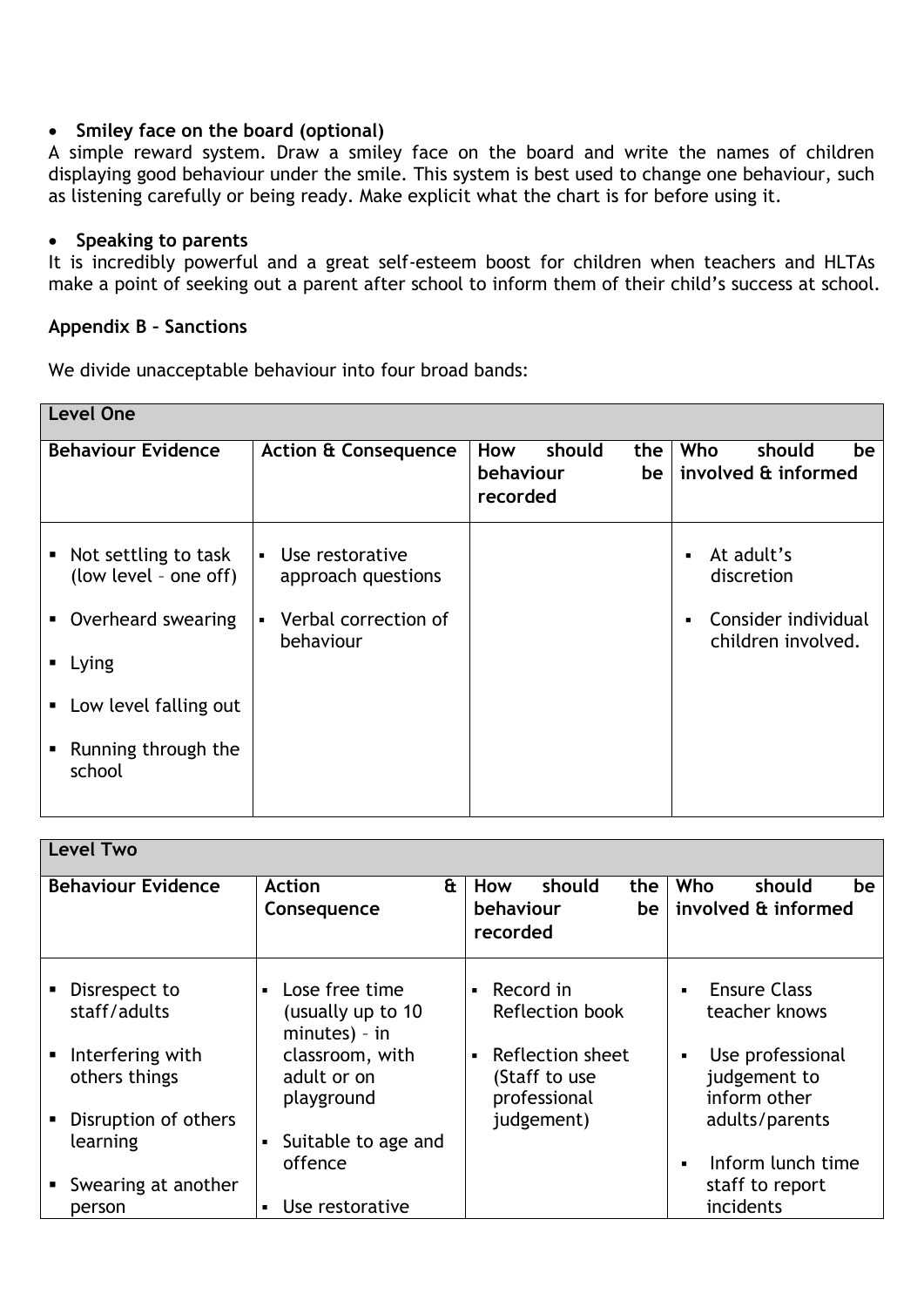| • Play fighting                                | approach questions |  |
|------------------------------------------------|--------------------|--|
| • Low level physical                           |                    |  |
| • Throwing objects                             |                    |  |
| • Using online<br>resources<br>inappropriately |                    |  |

| <b>Level Three</b>                                                                                                                                                                                                                                                                                             |                                                                                                                                                                                                                                                                                                                                              |                                                                                                     |                                                                                                           |
|----------------------------------------------------------------------------------------------------------------------------------------------------------------------------------------------------------------------------------------------------------------------------------------------------------------|----------------------------------------------------------------------------------------------------------------------------------------------------------------------------------------------------------------------------------------------------------------------------------------------------------------------------------------------|-----------------------------------------------------------------------------------------------------|-----------------------------------------------------------------------------------------------------------|
| <b>Behaviour Evidence</b>                                                                                                                                                                                                                                                                                      | <b>Action &amp; Consequence</b>                                                                                                                                                                                                                                                                                                              | should<br>How<br>the<br>behaviour<br>be<br>recorded                                                 | Who<br>should<br>be<br>involved & informed                                                                |
| • Vandalism - high<br>level not easily<br>repaired<br>• Throwing objects<br>with the intention<br>to break them<br>Aggressive physical<br>behaviour<br>Persistent disruption<br>in class<br>Persistent failure to<br>٠<br>follow free time<br>rules<br>Persistent disrespect<br>to staff<br>• Fake allegations | • Use restorative<br>approach questions<br>• More free time lost<br>Free time controlled<br>$\blacksquare$<br>Report card<br>$\blacksquare$<br>Internal exclusion<br>$\blacksquare$<br>working in area other<br>than their class as<br>agreed by SLT<br>Impact on after<br>$\blacksquare$<br>school clubs<br>Strategy meeting<br>with family | Reflection sheet<br>$\blacksquare$<br>Record on My<br>Concern<br>Strategy meeting<br>$\blacksquare$ | <b>Class Teacher</b><br><b>SLT</b><br>Parent / carer<br>Other support<br>٠<br>agencies where<br>necessary |

| Level Four                          |                                                         |                                                     |                                            |
|-------------------------------------|---------------------------------------------------------|-----------------------------------------------------|--------------------------------------------|
| <b>Behaviour Evidence</b>           | <b>Action &amp; Consequence</b>                         | How<br>the<br>should<br>behaviour<br>be<br>recorded | Who<br>should<br>be<br>involved & informed |
| <b>Stealing</b>                     | Use restorative<br>$\blacksquare$<br>approach questions | <b>SIMS</b>                                         | $\blacksquare$ SLT                         |
| <b>Extreme physical</b><br>violence | Report card                                             | <b>Reflection Sheet</b>                             | • Parents                                  |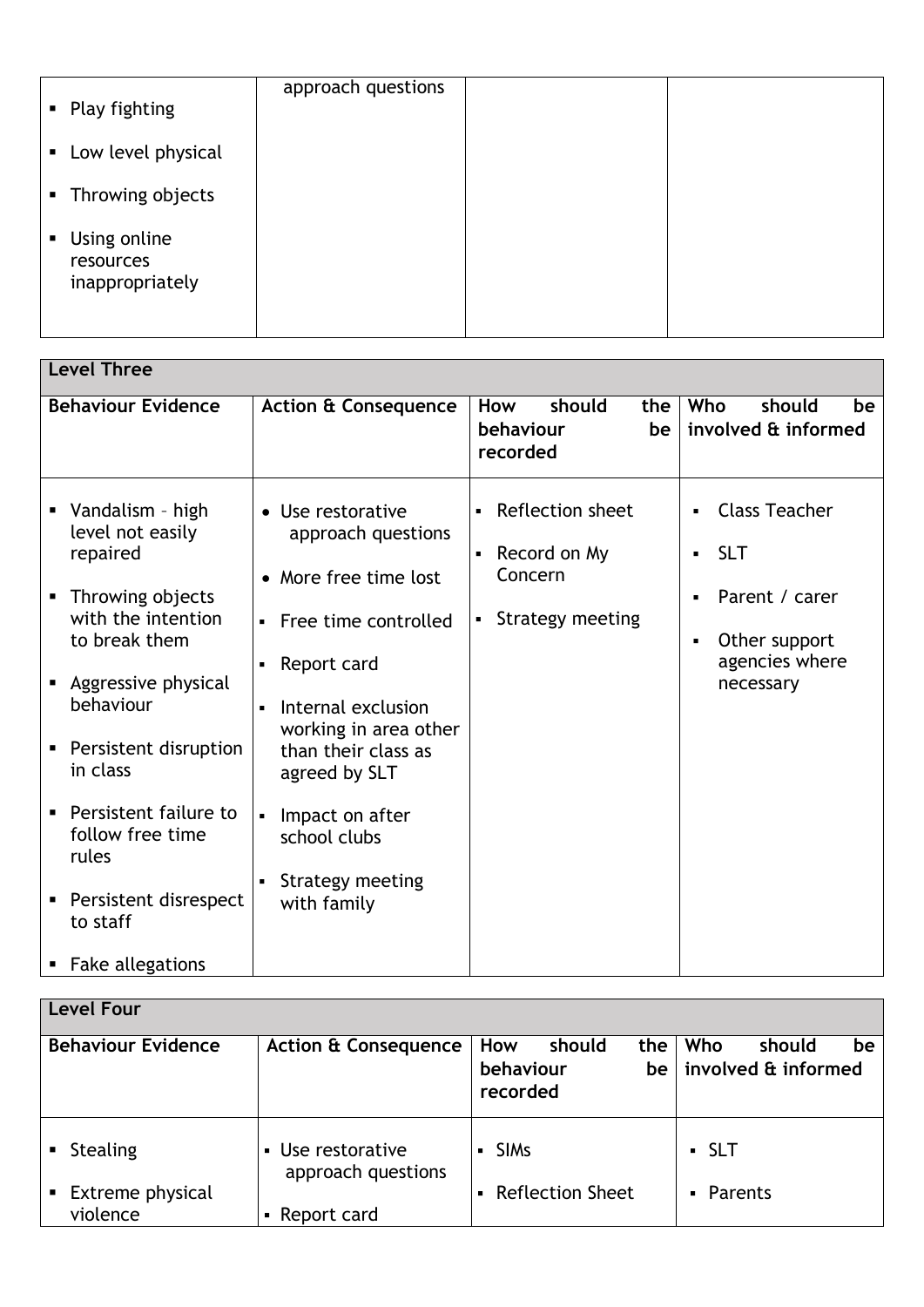|                                         |                                               | • My Concern log         | • Local Authority                                               |
|-----------------------------------------|-----------------------------------------------|--------------------------|-----------------------------------------------------------------|
| • Throwing objects                      | • Internal exclusion                          |                          |                                                                 |
| with the intention to<br>hurt or injure | • Lunchtime exclusion                         | Pastoral Support<br>Plan | • May require police<br>/ Social Services /<br><b>Education</b> |
| • Bullying, including                   | • Fixed term exclusion                        | Strategy meeting         | <b>Entitlement Team</b>                                         |
| cyber bullying - gang                   |                                               |                          |                                                                 |
| culture                                 | • Managed move                                | <b>EHA</b>               |                                                                 |
| $\blacksquare$ Racism                   | • Permanent exclusion                         |                          |                                                                 |
| • Homophobic                            | • Refer to wider<br>agency <i>i.e.</i> police |                          |                                                                 |
| • Sexual misconduct                     |                                               |                          |                                                                 |
| • Peer on peer abuse                    |                                               |                          |                                                                 |
|                                         |                                               |                          |                                                                 |
|                                         |                                               |                          |                                                                 |

Appendix C The Restorative Approach:

Dealing with incidents using Restorative Approaches

When a child approaches an adult making an accusation, a simple script can be used to deal with minor incidents there and then. There are five questions that make up this script. It is important that where possible, this is done as quickly as possible for minor incidents, and research shows that when used effectively, this can have a dramatic impact on reducing the incidents of negative behaviour.

The five questions are:

- 1. What happened?
- 2. What were you thinking at the time?
- 3. What are you thinking now?
- 4. Who has been affected by what has happened and in what way?
- 5. What needs to happen to make things right?

Depending upon the age and the ability of the child, you may need to re-word some of the questions, but it is important that all the questions are asked. Process:

- The other important factor is the order in which they are asked:
- 1. Ask the harmer questions 1-4 first, so that the harmed hears them
- 2. Ask the same questions, 1-4 to the harmed, so that the harmer hears them
- 3. Ask the harmer to respond to anything that the harmed has just said
- 4. Ask the harmed question 5
- 5. Ask the harmer for a response, and gain agreement on reparation actions
- 6. If necessary set a time scale for any actions agreed.

At no point is the above process supposed to replace any sanctions, but is an important tool to help change negative behaviour patterns and allow the harmed to feel empowered to speak up and feel that they have had input to the process. It also allows the harmer to suggest the actions/sanctions for their actions, which they are more likely to comply with.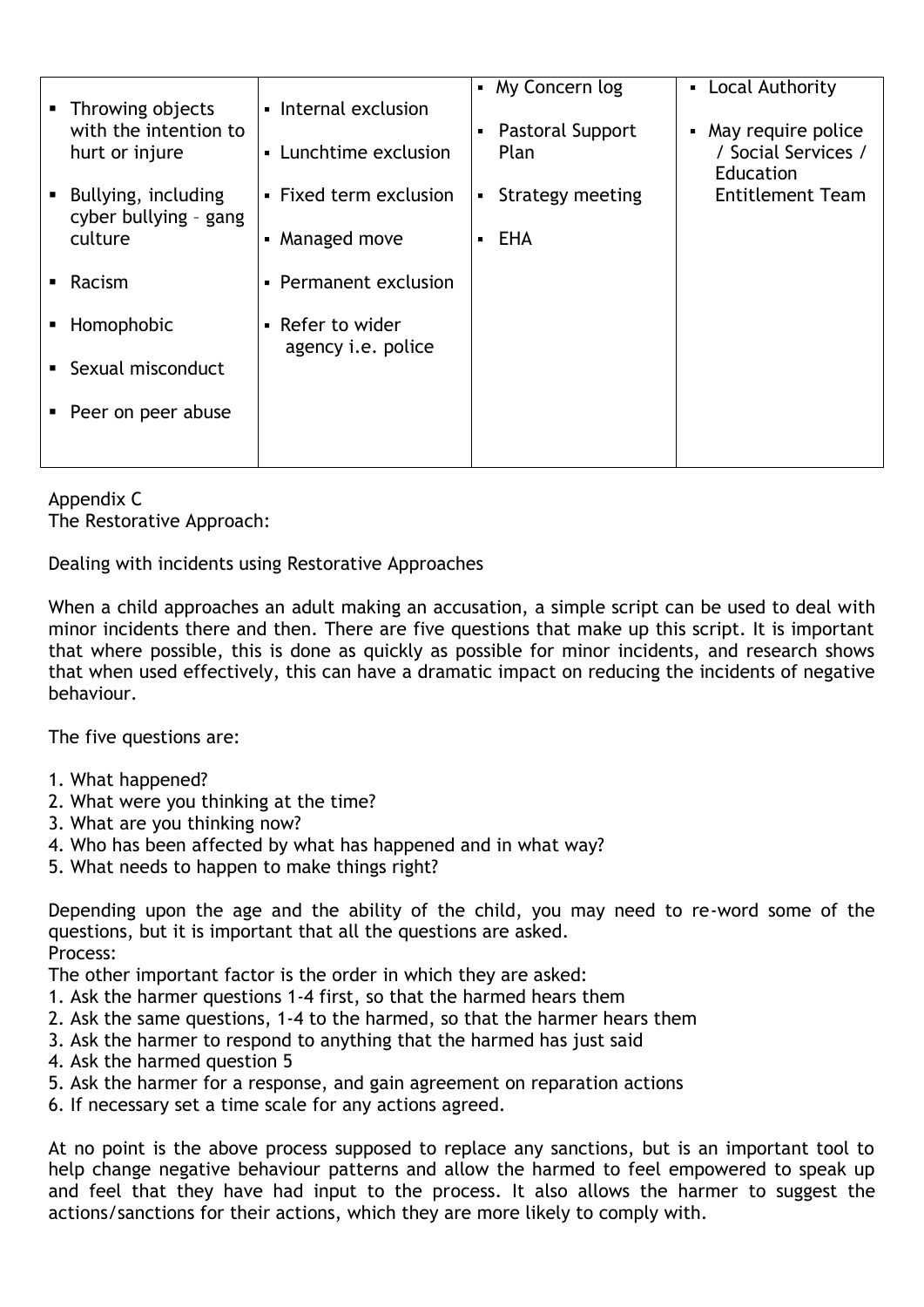It should be noted, that this process will not work with all children, but it is important that where possible both sides have some of the process.

Staff will be given a small card, business card size, with the script on, and this should be kept on them, possibly with their school ID card, so that they can refer to it as and when the need arises.

#### Dealing with serious incidents:

Where an incident involves large numbers of children and or is of a serious nature, the matter will need to be referred to either the Headteacher or the Lead Behaviour Professional. These incidents may need to be turned into full Restorative Approaches conferences, where preparation meetings will be held, risk assessments may need to be written and which may require parental attendance. If in any doubt, staff should speak to either the Headteacher or the Lead Behaviour professional for advice.

### Examples:

Level 1 behaviour – Calling out, running in the corridor, falling out, not following instructions at a low level

Child A has called out the answer to questions in class. Teacher or TA gives a quiet reminder that we must listen to others. Child A's behaviour is on task but disruptive at a low level and controlled by an adult positioning themselves near the child. After the lesson ask for a quiet word with the child. Ask the restorative questions. This is a quick process and should not impact greatly on the child's time. Monitor and observe for a change in behaviour.

Child B is running in the corridor. Stop them and ask restorative questions. Ensure they carry out the action to make it right again.

Level 2 behaviour – persistent disruption in class through on-task calling out, silly noises, play fighting

Child A keeps calling out over a period of time; reminders and the restorative approach are not affecting a change. Another child has asked to move to a different table because they cannot concentrate. Remove the child to another area of the classroom. Ask the two children to stay behind after the lesson. Carry out the restorative approach. Fill out a reflection sheet with child A to be sent home.

Child A and B have been play-fighting on the playground. It has become rough and one child is upset. Speak to A and B together once calm and use restorative questions. Write down reflections in the Reflection Book. Persistent play fighting over a matter of days where the restorative approach alone has not changed the behaviour requires a Reflection sheet which will be filled in with the children using the restorative approach and sent home. Ideally the staff member who witnessed or dealt with the issue should carry this out.

Level 3:

Child A is angry in class and has thrown their work in the bin. They have told a teacher to 'Go away' in an angry and rude way. The child should be given time to calm down. This might be in a safe place in the classroom or outside the classroom with a supporting adult. De-escalation strategies should be employed. After the child is calm enough the restorative approach should be used, ideally by the staff member who initially witnessed the behaviour. The child should be encouraged to consider how their actions affected others and what they need to do to make things alright again. Note should be taken regarding the reason for the child's emotional state. A reflection sheet should be filled out and sent home. A copy should be placed on My Concern.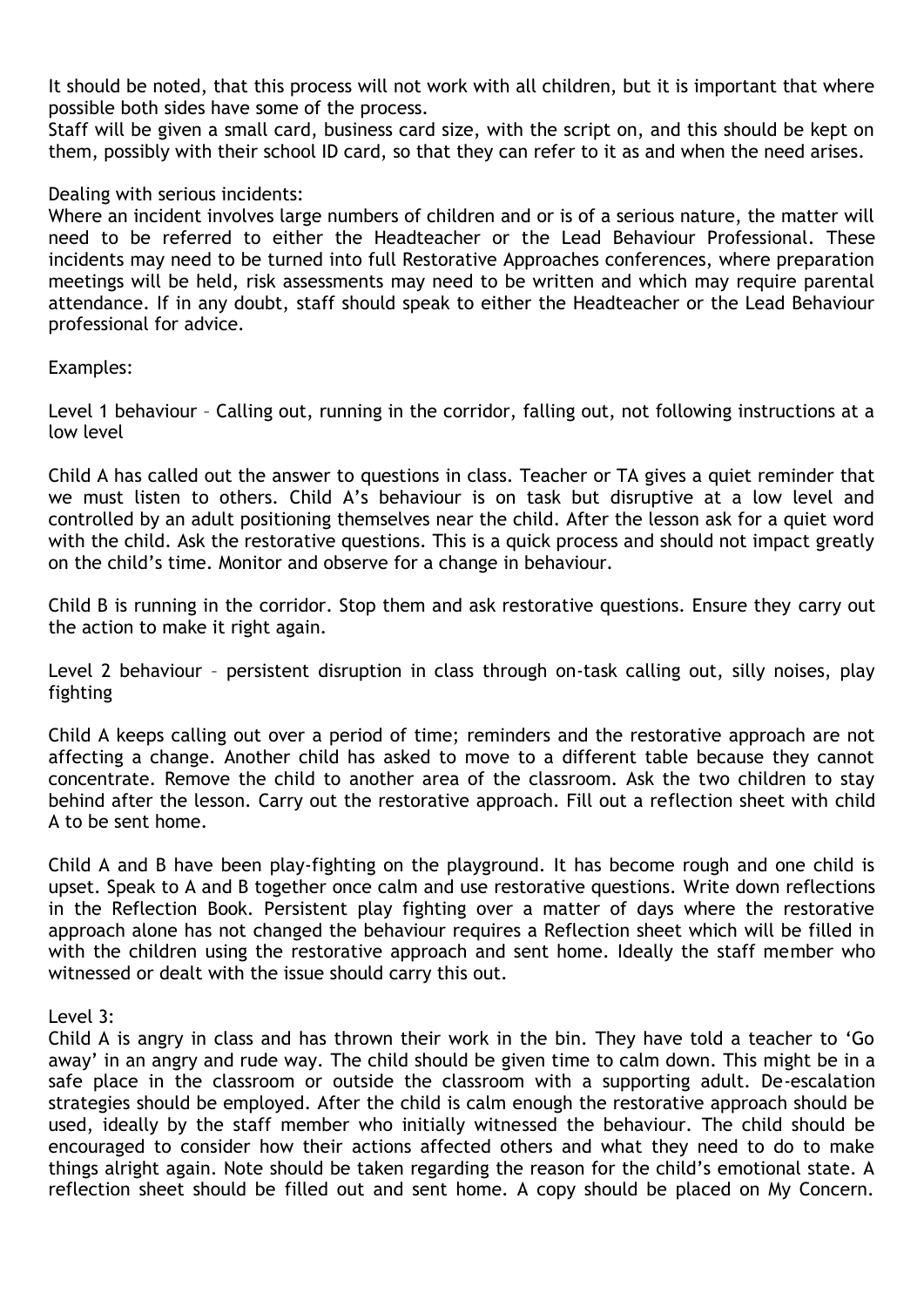Dependent on the discussion a child may lose time from play or be internally excluded. Please note that internal exclusions need to be agreed by a Senior Leader.

Child A is caught fighting with Child B. Child B has a basketball and wouldn't pass to Child A who then got angry and physically snatched the ball causing the fight to start. Both children have red marks where they have been hit. Once calm, carry out the restorative approach and fill out at reflection sheet which will go home. Ensure that the consequences are carried out.

Level 4:

Child A is being defiant and rude and not following instructions. When challenged, child A begins to throw objects resulting in the rest of the class being moved to safety. Support should be requested and team teach used if appropriate or possible to remove the child from the room and to a safer place. Priority should be given to ensuring minimum impact on the rest of the class. De-escalation strategies should be used. When appropriate, the restorative questions should be used to understand the reason for the behaviour. A reflection sheet should be completed and the matter referred to the Headteacher. Dependent on the discussion a child may be internally excluded for a period of time or face a fixed term exclusion. This decision regarding consequences at Level 4 rests with the Headteacher.

Child A has been accused of bullying behaviour on the playground. Child A called Child B a racist name and pushed Child B over. These behaviours towards Child B have been happening regularly over a number of weeks, although this is the first time a racist insult has been used. Child B has been consistently tell an adult and actions have already been taken including the restorative approach, parental conversations via a strategy meeting, internal exclusions and intervention support by other agencies. The incidents tend to happen at playtime as the children are not in the same class. This matter should be referred to the Headteacher and is likely to result in either a lunchtime exclusion or fixed term exclusion. A pastoral support plan will be implemented to avoid further exclusions.

APPENDIX D:

Staff will be working hard to support children's social and emotional needs during the phased return to school. We will prioritise PSHE in the curriculum.

COVID-19 Behaviour Expectations:

In order to keep everyone safe during the phased return we have amended the behaviour policy as follows:

1: Children will listen and follow instructions without question.

Repeated failure to follow instructions will be treated as a level 4 incident and therefore could result in an exclusion if there is serious disruption to the day or staff or children feel unsafe.

2: Children will remain social distanced from one another and will not touch one another.

Deliberately touching someone in order to provoke or upset them will be treated as a level 4 incident.

3: Children will not make jokes about COVID-19.

This will be considered a level 3 incident.